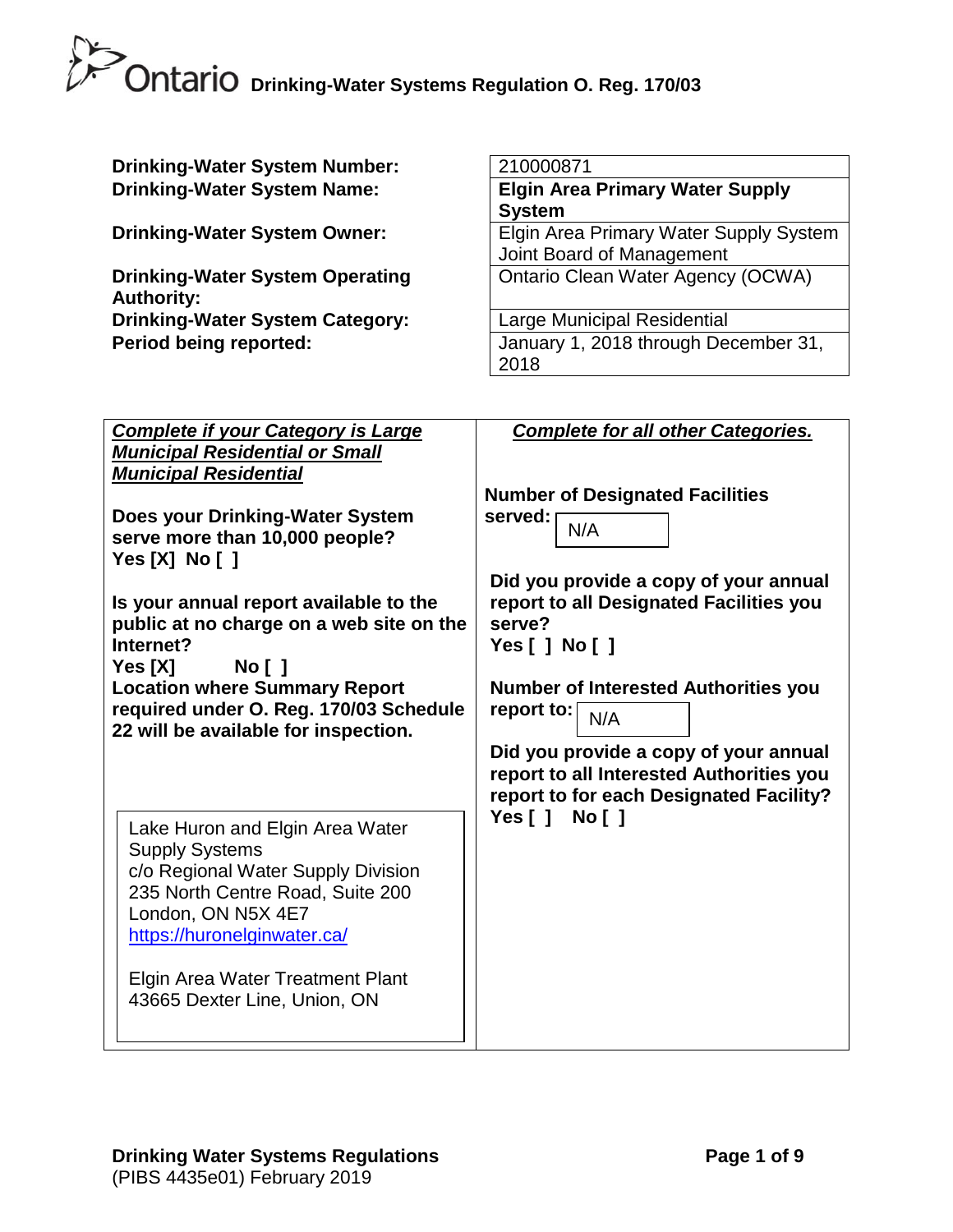# **DRICH DRIGHT OF STRING DRIGHT OF THE ORIGHT OF CHATIO** Drinking-Water Systems Regulation O. Reg. 170/03

**List all Drinking-Water Systems (if any), which receive all of their drinking water from your system:**

| <b>Drinking Water System Name</b>               | <b>Drinking Water System</b><br><b>Number</b> |
|-------------------------------------------------|-----------------------------------------------|
| <b>City of London Distribution System</b>       | 260004917                                     |
| St. Thomas Area Secondary Water Supply System   | 260078897                                     |
| Aylmer Area Secondary Water Supply System       | 260004722                                     |
| Port Burwell Area Secondary Water Supply System | 260004735                                     |
| <b>Central Elgin Distribution System</b>        | 260004761                                     |
| St. Thomas Distribution System                  | 260002187                                     |

**Systems that receive their drinking water directly from the EAPWSS:**

#### **Systems that receive their drinking water indirectly from the EAPWSS:**

| <b>Drinking Water System Name</b>                 | <b>Drinking Water System</b><br><b>Number</b> |
|---------------------------------------------------|-----------------------------------------------|
| <b>Aylmer Distribution System</b>                 | 260002136                                     |
| <b>Malahide Distribution System</b>               | 260004774                                     |
| Dutton/Dunwich Distribution System                | 220002967                                     |
| <b>Bayham Distribution System</b>                 | 260004748                                     |
| Southwold Distribution System                     | 210001362                                     |
| <b>Ontario Police College Distribution System</b> | 260002161                                     |

**Did you provide a copy of your annual report to all Drinking-Water System owners that are connected to you and to whom you provide all of its drinking water?** 

**Yes [X] No [ ]**

**Indicate how you notified system users that your annual report is available, and is free of charge.** 

**[X] Public access/notice via the web** 

**[X] Public access/notice via Government Office**

**[ ] Public access/notice via a newspaper** 

**[ ] Public access/notice via Public Request**

**[ ] Public access/notice via a Public Library** 

**[X] Public access/notice via other method \_\_\_\_News Release**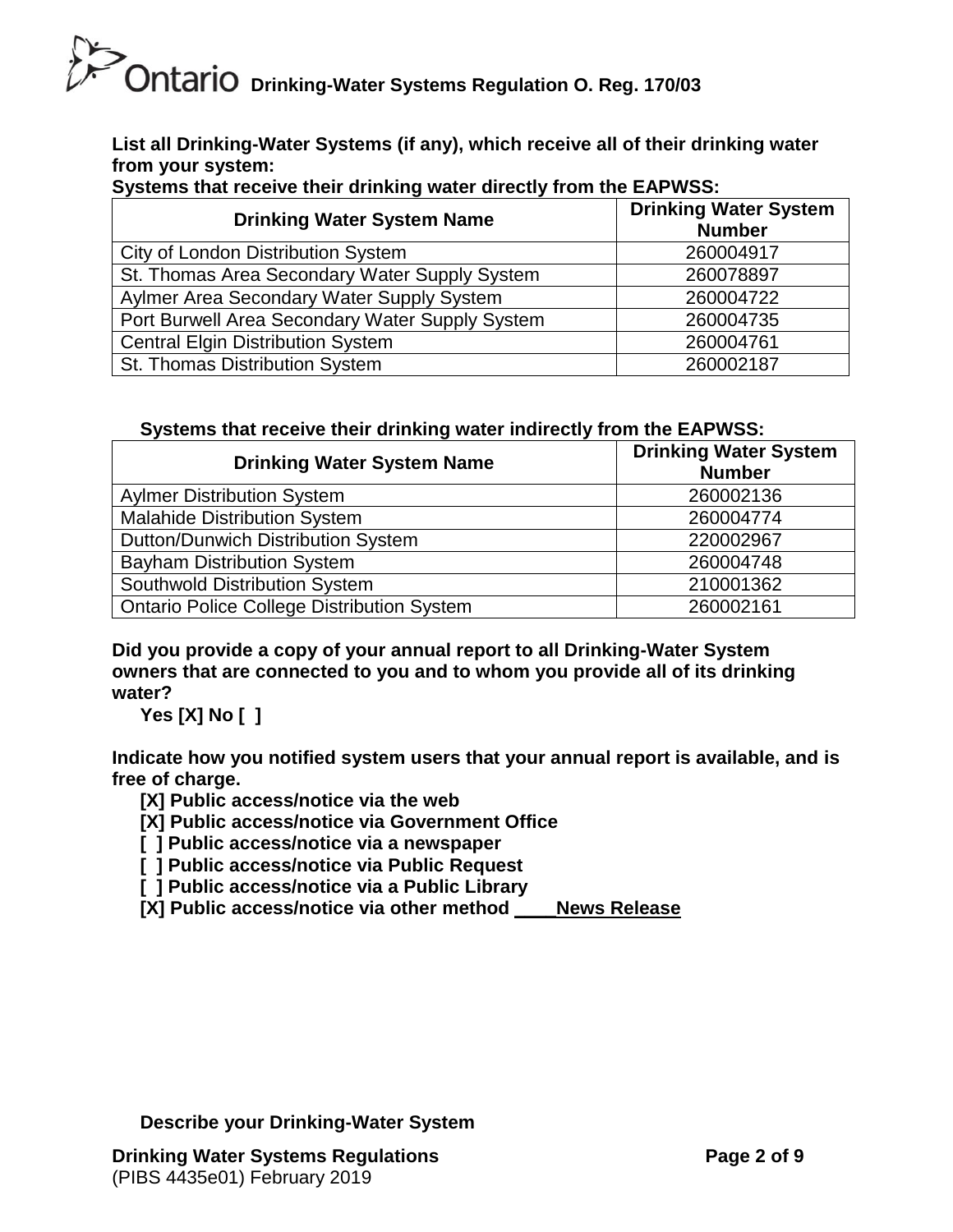The Elgin Area Primary Water Supply System employs pre-chlorination, screening, process pH adjustment (utilizing carbon dioxide), powder activated carbon addition (seasonally on an as-required basis), coagulation, flocculation, sedimentation, dualmedia filtration, UV disinfection, post-chlorination, final pH adjustment (utilizing sodium hydroxide) and fluoridation to treat raw water obtained from Lake Erie. The WTP has a rated capacity of 91 ML/day (MLD). Water is pumped from the plant through two water mains (750 mm and 900mm diameter) to various communities enroute to the Elgin-Middlesex terminal reservoirs located northeast of St. Thomas in the Municipality of Central Elgin. The drinking water system is monitored at various locations throughout the system via a Supervisory Control and Data Acquisition (SCADA) system**.**

A Residuals Management Facility (RMF) providing equalization, clarification, sludge thickening and dechlorination is also located on the main complex where thickened sludge is dewatered by centrifuges and sludge cake is sent to the landfill for final disposal. Clarified and dechlorinated liquid streams are sent back to Lake Erie through the plant drain.

#### **List all water treatment chemicals used over this reporting period**

Carbon Dioxide Aluminum Sulphate Cationic Polymer Powder Activated Carbon Chlorine Gas Hydrofluosilicic Acid Sodium Hydroxide Dewatering Polymer (Residuals Management Facility) Sodium Bisulphite (Residuals Management Facility)

#### **Were any significant expenses incurred to?**

- **[X]** Install required equipment
- **[X]** Repair required equipment
- **[X]** Replace required equipment

#### **Please provide a brief description and a breakdown of monetary expenses incurred:**

#### **Capital Projects:**

- Instrumentation replacements
- Concrete crack injection
- High lift Motor Control Center (MCC) replacement
- Low lift MCC replacement
- Septic system replacement
- Installed raw water dissolved oxygen analyzer
- Raw water flow meter replacements
- Flow meter replacements London, Central Elgin and Fruitridge.
- Implementation of online CT Calculator
- Clearwell and reservoir drainage improvements project

#### **Drinking Water Systems Regulations**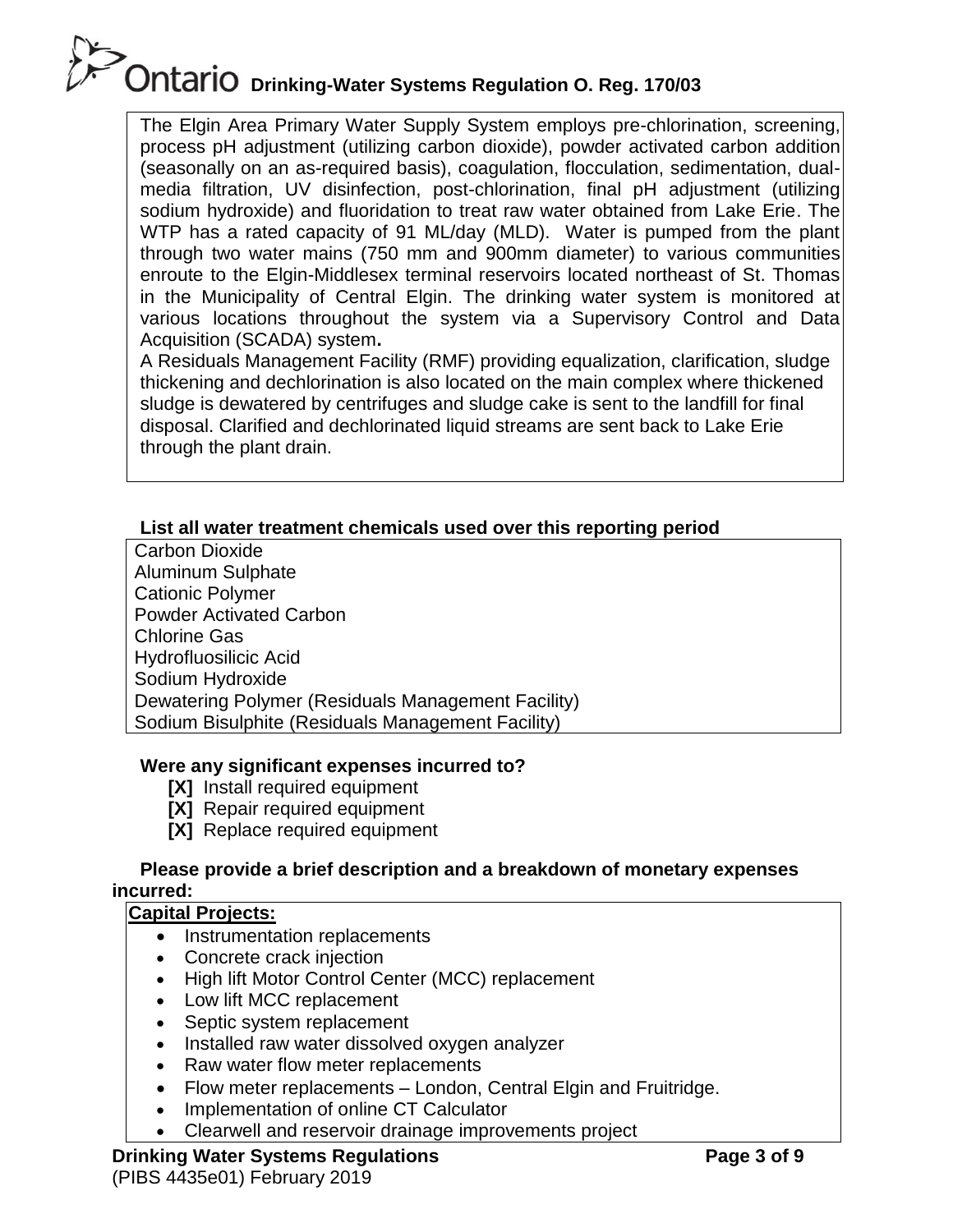- Polymer system replacement
- Low lift service water piping replacement
- Low lift overhead door replacement
- Garage overhead door replacement
- Fluoride feed line replacement
- Low Lift Pump #1 Pump and Motor Rebuild
- Elgin-Middlesex Terminal Reservoir Cell #2 access building rehabilitation
- Control Panel clean ups

#### **Maintenance Projects:**

- Residuals Management Facility (RMF) scraper system repairs
- RMF pump rebuilds
- RMF clarifier #1 & #3 repairs
- Installed truck bay curtains in the RMF
- Drain well cleanout and bulkhead removal
- Electrical surge protection installation at Fruitridge Surge Facility

#### **Provide details on the notices submitted in accordance with subsection 18(1) of the Safe Drinking-Water Act or section 16-4 of Schedule 16 of O.Reg.170/03 and reported to Spills Action Centre**

| <b>Incident</b><br><b>Report</b><br><b>Date</b> | <b>Parameter</b> | <b>Result</b> | Unit of<br><b>Measure</b> | <b>Corrective Action</b> | <b>Corrective</b><br><b>Action Date</b> |
|-------------------------------------------------|------------------|---------------|---------------------------|--------------------------|-----------------------------------------|
| NΑ                                              | <b>NA</b>        | NΑ            | <b>NA</b>                 | <b>NA</b>                | <b>NA</b>                               |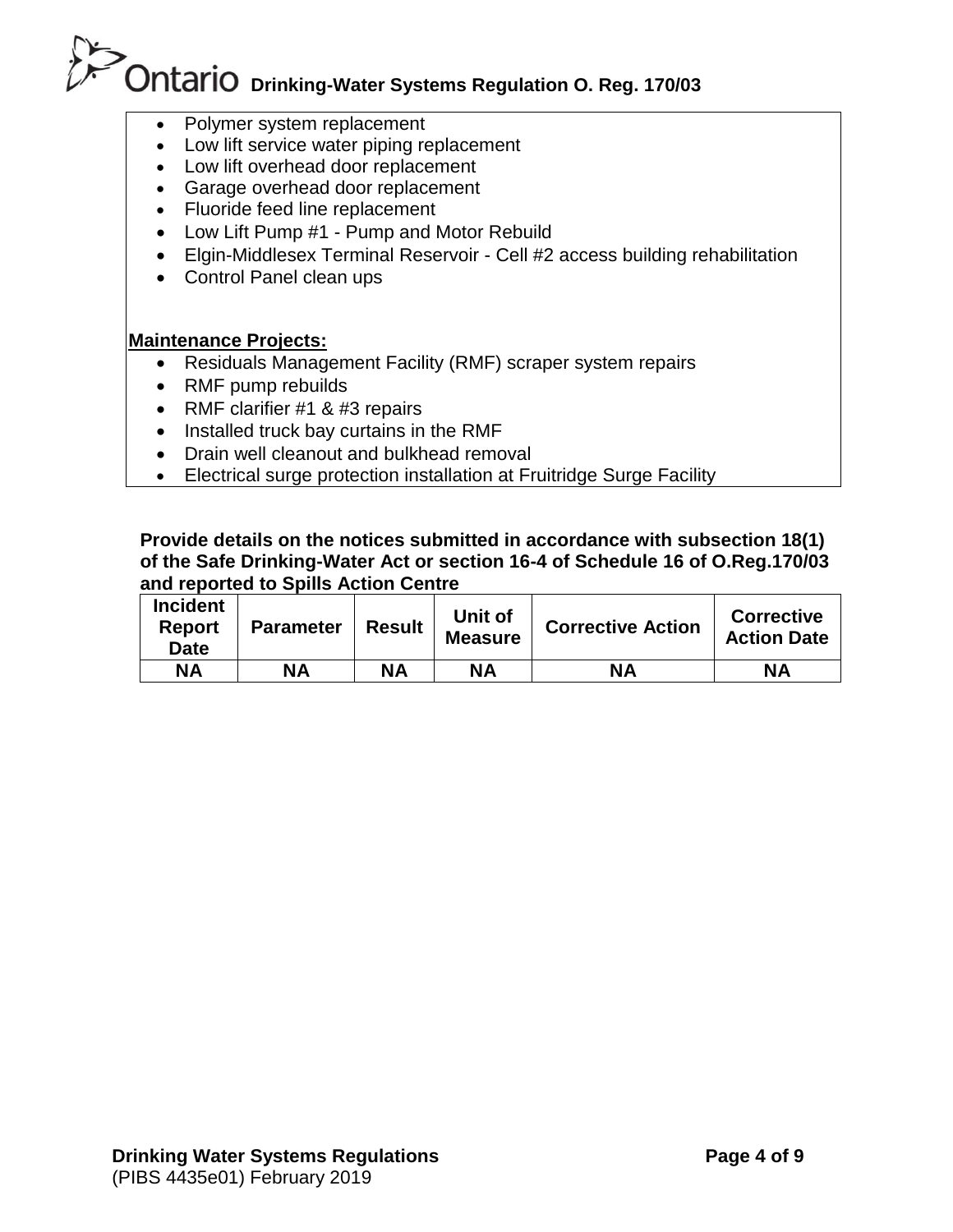**Microbiological testing done under the Schedule 10, 11 or 12 of Regulation 170/03, during this reporting period.**

|                                                                        | <b>Number</b><br>οf<br><b>Samples</b> | Range of<br><b>E.Coli Results</b><br>(counts/100<br>mL<br>$(min #)-(max #)$ | <b>Range of Total</b><br>Coliform<br><b>Results</b><br>(counts/100<br>mL<br>$(min#)-(max#)$ | <b>Range of HPC</b><br><b>Results</b><br>(counts/1 mL)<br>$(min #)-(max #)$ |
|------------------------------------------------------------------------|---------------------------------------|-----------------------------------------------------------------------------|---------------------------------------------------------------------------------------------|-----------------------------------------------------------------------------|
| <b>Raw Water</b>                                                       | 105                                   | (0)-(220)                                                                   | (0)-(15,200)                                                                                | (<10)-(>2,000)                                                              |
| <b>Treated</b><br>Water (WTP)                                          | 257                                   | $(0)-(0)$                                                                   | $(0)-(0)$                                                                                   | $(1)-(100)$                                                                 |
| <b>Distribution</b><br><b>(EMPS Valve</b><br>House)                    | 109                                   | $(0)-(0)$                                                                   | $(0)-(0)$                                                                                   | $(<10)-(220)$                                                               |
| <b>Distribution</b><br>(Fruitridge<br><b>Surge</b><br><b>Facility)</b> | 52                                    | $(0)-(0)$                                                                   | $(0)-(0)$                                                                                   | $(<10-10)$                                                                  |

**Operational testing done under Schedule 7, 8 or 9 of Regulation 170/03 during the period covered by this Annual Report.**

| <b>Parameter</b>                                         | <b>Number of Grab</b><br><b>Samples</b> | <b>Range of Results</b><br>$(min #)-(max #)$ |
|----------------------------------------------------------|-----------------------------------------|----------------------------------------------|
| <b>Treated Water Free Chlorine</b>                       | <b>Continuous Monitoring</b>            | (0.50)-(2.92)                                |
| (mg/L)                                                   | 2017                                    | (0.90)-(1.77)                                |
| <b>Treated Water Turbidity (NTU)</b>                     | <b>Continuous Monitoring</b>            | (0.02)-(1.05)                                |
|                                                          | 2018                                    | $(0.018)-(0.320)$                            |
| <b>Treated Water Fluoride (mg/L)</b>                     | <b>Continuous Monitoring</b>            | (0.11)-(1.35)                                |
|                                                          | 705                                     | $(0.06)-(0.87)$                              |
| Filter #1 - Filtered Water<br><b>Turbidity (NTU)</b>     | <b>Continuous Monitoring</b>            | $(0.015)-(0.332)$                            |
| Filter #2 - Filtered Water<br><b>Turbidity (NTU)</b>     | <b>Continuous Monitoring</b>            | $(0.011)-(0.092)$                            |
| Filter #3 - Filtered Water<br><b>Turbidity (NTU)</b>     | <b>Continuous Monitoring</b>            | $(0.015)-(0.136)$                            |
| Filter #4 - Filtered Water<br><b>Turbidity (NTU)</b>     | <b>Continuous Monitoring</b>            | $(0.011)-(0.146)$                            |
| <b>Combined Filtered Water</b><br><b>Turbidity (NTU)</b> | 2019                                    | $(0.005)-(0.099)$                            |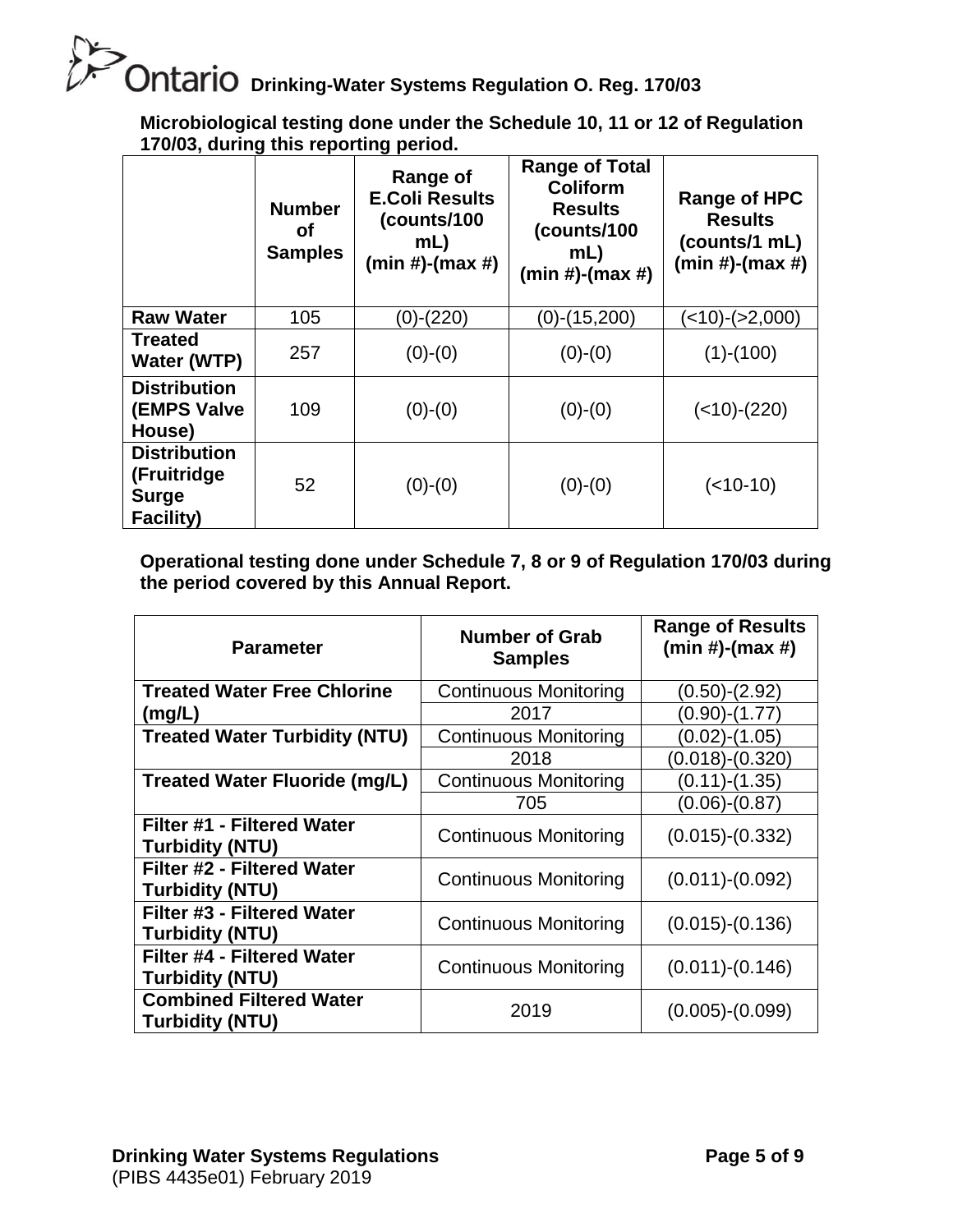## **Drianich Stead Stead Server Contains Contain Contain Contains Contains Contains Contains Contains Contains Conta**

#### **Summary of Inorganic parameters tested during this reporting period**

*(\*All tests were conducted on treated water leaving the WTP unless otherwise noted)*

| <b>Parameter</b>              | <b>Sample Date</b>            | <b>Result Value</b> | Unit of<br><b>Measure</b> | <b>Exceedance</b> |
|-------------------------------|-------------------------------|---------------------|---------------------------|-------------------|
|                               | Jan. 16, 2018                 | 0.00007             | mg/L                      | <b>NO</b>         |
| <b>Antimony</b>               | Aug. 7, 2018                  | 0.00013             | mg/L                      |                   |
| <b>Arsenic</b>                | Jan.16, 2018                  | 0.0002              | mg/L                      | <b>NO</b>         |
|                               | Aug. 7, 2018                  | 0.0003              | mg/L                      |                   |
| <b>Barium</b>                 | Jan.16, 2018                  | 0.0187              | mg/L                      | <b>NO</b>         |
|                               | Aug. 7, 2018                  | 0.0230              | mg/L                      |                   |
| <b>Boron</b>                  | Jan. 16, 2018                 | 0.019               | mg/L                      | <b>NO</b>         |
|                               | Aug. 7, 2018                  | 0.020               | mg/L                      |                   |
| Cadmium                       | Jan.16, 2018                  | 0.000004            | mg/L                      | <b>NO</b>         |
|                               | Aug. 7, 2018                  | 0.000011            | mg/L                      |                   |
| Chromium                      | Jan. 16, 2018                 | 0.00013             | mg/L                      | <b>NO</b>         |
|                               | Aug. 7, 2018                  | 0.00019             | mg/L                      |                   |
| Lead<br>(EMPS Valve<br>House) | Jan. 16, 2018<br>Aug. 7, 2018 | 0.00007<br>0.00003  | mg/L<br>mg/L              | <b>NO</b>         |
|                               | Jan.16, 2018                  | <b>Not Detected</b> | mg/L                      | NO <sub>1</sub>   |
| <b>Mercury</b>                | Aug. 7, 2018                  | <b>Not Detected</b> | mg/L                      |                   |
| <b>Selenium</b>               | Jan.16, 2018                  | 0.00017             | mg/L                      | N <sub>O</sub>    |
|                               | Aug. 7, 2018                  | 0.00016             | mg/L                      |                   |
| <b>Uranium</b>                | Jan.16, 2018                  | 0.000074            | mg/L                      | <b>NO</b>         |
|                               | Aug. 7, 2018                  | 0.000045            | mg/L                      |                   |
| <b>Sodium</b>                 | Jan. 16, 2018                 | 16.0                | mg/L                      | <b>NO</b>         |
|                               | Jan. 16, 2018                 | <b>Not Detected</b> | mg/L                      | <b>NO</b>         |
| <b>Nitrite</b>                | Apr. 5, 2018                  | <b>Not Detected</b> | mg/L                      |                   |
|                               | Jul. 24, 2018                 | <b>Not Detected</b> | mg/L                      |                   |
|                               | Oct. 16, 2018                 | <b>Not Detected</b> | mg/L                      |                   |
|                               | Jan. 16, 2018                 | 0.206               | mg/L                      | <b>NO</b>         |
| <b>Nitrate</b>                | Apr. 5, 2018                  | 0.293               | mg/L                      |                   |
|                               | Jul. 24, 2018                 | 0.196               | mg/L                      |                   |
|                               | Oct. 16, 2018                 | 0.193               | mg/L                      |                   |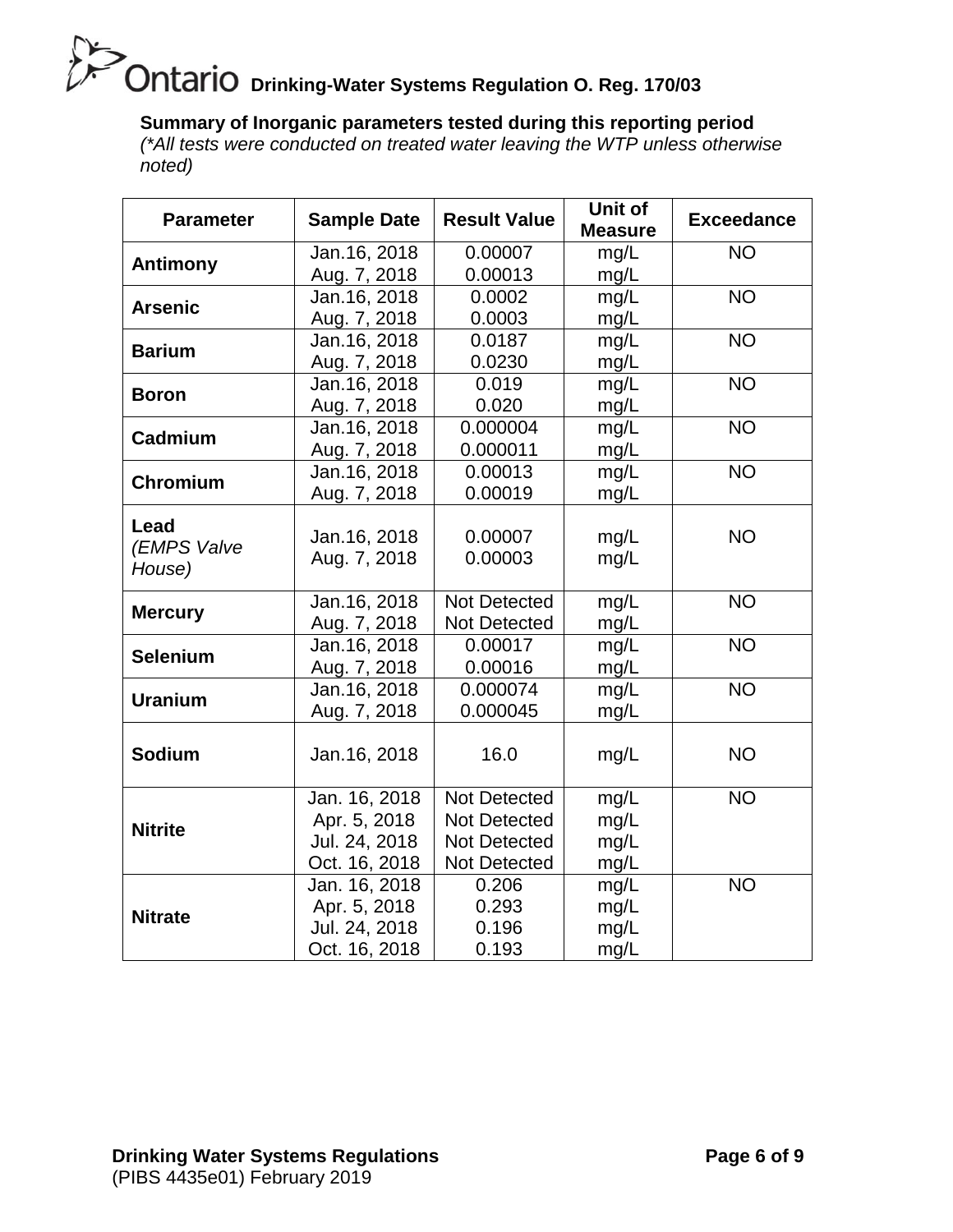#### **Summary of Organic parameters sampled during this reporting period**

*(\*All tests were conducted on treated water leaving the WTP unless otherwise noted)*

| <b>Parameter</b>                              | <b>Sample Date</b>            | <b>Result Value</b>                        | Unit of<br><b>Measure</b> | <b>Exceedance</b> |
|-----------------------------------------------|-------------------------------|--------------------------------------------|---------------------------|-------------------|
| <b>Alachlor</b>                               | Jan. 16, 2018<br>Aug. 7, 2018 | Not Detected<br><b>Not Detected</b>        | mg/L<br>mg/L              | <b>NO</b>         |
| Atrazine + N-<br>dealkylated<br>metabolites   | Jan. 16, 2018<br>Aug. 7, 2018 | 0.00006<br>0.00006                         | mg/L<br>mg/L              | <b>NO</b>         |
| <b>Azinphos-methyl</b>                        | Jan. 16, 2018<br>Aug. 7, 2018 | <b>Not Detected</b><br>Not Detected        | mg/L<br>mg/L              | <b>NO</b>         |
| <b>Benzene</b>                                | Jan. 16, 2018<br>Aug. 7, 2018 | <b>Not Detected</b><br><b>Not Detected</b> | mg/L<br>mg/L              | <b>NO</b>         |
| Benzo(a)pyrene                                | Jan. 16, 2018<br>Aug. 7, 2018 | <b>Not Detected</b><br><b>Not Detected</b> | mg/L<br>mg/L              | <b>NO</b>         |
| <b>Bromoxynil</b>                             | Jan. 16, 2018<br>Aug. 7, 2018 | <b>Not Detected</b><br><b>Not Detected</b> | mg/L<br>mg/L              | <b>NO</b>         |
| Carbaryl                                      | Jan. 16, 2018<br>Aug. 7, 2018 | Not Detected<br><b>Not Detected</b>        | mg/L<br>mg/L              | <b>NO</b>         |
| Carbofuran                                    | Jan. 16, 2018<br>Aug. 7, 2018 | <b>Not Detected</b><br><b>Not Detected</b> | mg/L<br>mg/L              | <b>NO</b>         |
| <b>Carbon Tetrachloride</b>                   | Jan. 16, 2018<br>Aug. 7, 2018 | Not Detected<br><b>Not Detected</b>        | mg/L<br>mg/L              | <b>NO</b>         |
| <b>Chlorpyrifos</b>                           | Jan. 16, 2018<br>Aug. 7, 2018 | Not Detected<br>Not Detected               | mg/L<br>mg/L              | <b>NO</b>         |
| <b>Diazinon</b>                               | Jan. 16, 2018<br>Aug. 7, 2018 | <b>Not Detected</b><br>Not Detected        | mg/L<br>mg/L              | <b>NO</b>         |
| <b>Dicamba</b>                                | Jan. 16, 2018<br>Aug. 7, 2018 | <b>Not Detected</b><br><b>Not Detected</b> | mg/L<br>mg/L              | <b>NO</b>         |
| 1,2-Dichlorobenzene                           | Jan. 16, 2018<br>Aug. 7, 2018 | Not Detected<br><b>Not Detected</b>        | mg/L<br>mg/L              | <b>NO</b>         |
| 1,4-Dichlorobenzene                           | Jan. 16, 2018<br>Aug. 7, 2018 | <b>Not Detected</b><br><b>Not Detected</b> | mg/L<br>mg/L              | <b>NO</b>         |
| 1,2-Dichloroethane                            | Jan. 16, 2018<br>Aug. 7, 2018 | <b>Not Detected</b><br><b>Not Detected</b> | mg/L<br>mg/L              | <b>NO</b>         |
| 1,1-Dichloroethylene<br>(vinylidene chloride) | Jan. 16, 2018<br>Aug. 7, 2018 | Not Detected<br><b>Not Detected</b>        | mg/L<br>mg/L              | <b>NO</b>         |
| <b>Dichloromethane</b>                        | Jan. 16, 2018<br>Aug. 7, 2018 | <b>Not Detected</b><br><b>Not Detected</b> | mg/L<br>mg/L              | <b>NO</b>         |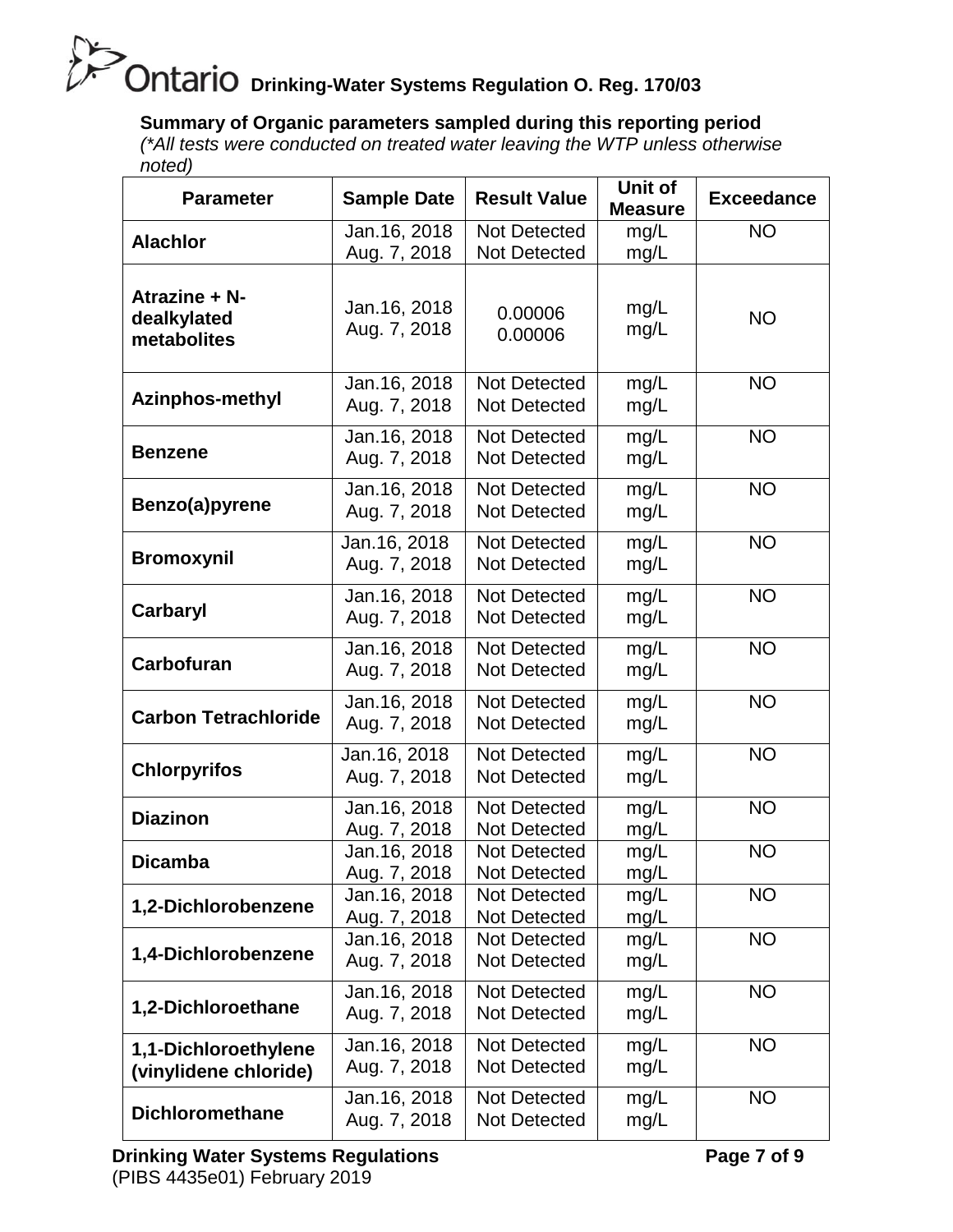| 2-4 Dichlorophenol                                                                           | Jan. 16, 2018<br>Aug. 7, 2018                                   | <b>Not Detected</b><br><b>Not Detected</b>                     | mg/L<br>mg/L                 | <b>NO</b> |
|----------------------------------------------------------------------------------------------|-----------------------------------------------------------------|----------------------------------------------------------------|------------------------------|-----------|
| 2,4-Dichlorophenoxy<br>acetic acid (2,4-D)                                                   | Jan. 16, 2018<br>Aug. 7, 2018                                   | Not Detected<br><b>Not Detected</b>                            | mg/L<br>mg/L                 | <b>NO</b> |
| Diclofop-methyl                                                                              | Jan. 16, 2018<br>Aug. 7, 2018                                   | <b>Not Detected</b><br><b>Not Detected</b>                     | mg/L<br>mg/L                 | <b>NO</b> |
| <b>Dimethoate</b>                                                                            | Jan. 16, 2018<br>Aug. 7, 2018                                   | <b>Not Detected</b><br><b>Not Detected</b>                     | mg/L<br>mg/L                 | <b>NO</b> |
| <b>Diquat</b>                                                                                | Jan. 16, 2018<br>Aug. 7, 2018                                   | <b>Not Detected</b><br><b>Not Detected</b>                     | mg/L<br>mg/L                 | <b>NO</b> |
| <b>Diuron</b>                                                                                | Jan. 16, 2018<br>Aug. 7, 2018                                   | <b>Not Detected</b><br><b>Not Detected</b>                     | mg/L<br>mg/L                 | <b>NO</b> |
| Glyphosate                                                                                   | Jan. 16, 2018<br>Aug. 7, 2018                                   | <b>Not Detected</b><br><b>Not Detected</b>                     | mg/L<br>mg/L                 | <b>NO</b> |
| <b>Haloacetic Acids</b><br>(HAA's)<br>(EMPS Valve House)                                     | Jan. 16, 2018<br>Apr. 5, 2018<br>Jul. 24, 2018<br>Oct. 16, 2018 | <b>Not Detected</b><br><b>Not Detected</b><br>0.0059<br>0.0060 | mg/L<br>mg/L<br>mg/L<br>mg/L | <b>NO</b> |
| <b>Haloacetic Acids</b><br>(HAA's)<br>(EMPS Valve House)<br><b>Annual Running</b><br>Average | 2018                                                            | 0.0030                                                         | mg/L                         | <b>NO</b> |
| <b>Malathion</b>                                                                             | Jan. 16, 2018<br>Aug. 7, 2018                                   | <b>Not Detected</b><br><b>Not Detected</b>                     | mg/L<br>mg/L                 | <b>NO</b> |
| 2-Methyl-4-<br>chlorophenoxyacetic<br>acid                                                   | Jan. 16, 2018<br>Aug. 7, 2018                                   | <b>Not Detected</b><br><b>Not Detected</b>                     | mg/L<br>mg/L                 | <b>NO</b> |
| <b>Metolachlor</b>                                                                           | Jan. 16, 2018<br>Aug. 7, 2018                                   | 0.00002<br><b>Not Detected</b>                                 | mg/L<br>mg/L                 | <b>NO</b> |
| <b>Metribuzin</b>                                                                            | Jan. 16, 2018<br>Aug. 7, 2018                                   | <b>Not Detected</b><br><b>Not Detected</b>                     | mg/L<br>mg/L                 | <b>NO</b> |
| Monochlorobenzene                                                                            | Jan. 16, 2018<br>Aug. 7, 2018                                   | <b>Not Detected</b><br><b>Not Detected</b>                     | mg/L<br>mg/L                 | <b>NO</b> |
| <b>Paraquat</b>                                                                              | Jan. 16, 2018<br>Aug. 7, 2018                                   | <b>Not Detected</b><br><b>Not Detected</b>                     | mg/L<br>mg/L                 | <b>NO</b> |
| Pentachlorophenol                                                                            | Jan. 16, 2018<br>Aug. 7, 2018                                   | <b>Not Detected</b><br><b>Not Detected</b>                     | mg/L<br>mg/L                 | <b>NO</b> |
| <b>Phorate</b>                                                                               | Jan. 16, 2018<br>Aug. 7, 2018                                   | Not Detected<br>Not Detected                                   | mg/L<br>mg/L                 | <b>NO</b> |